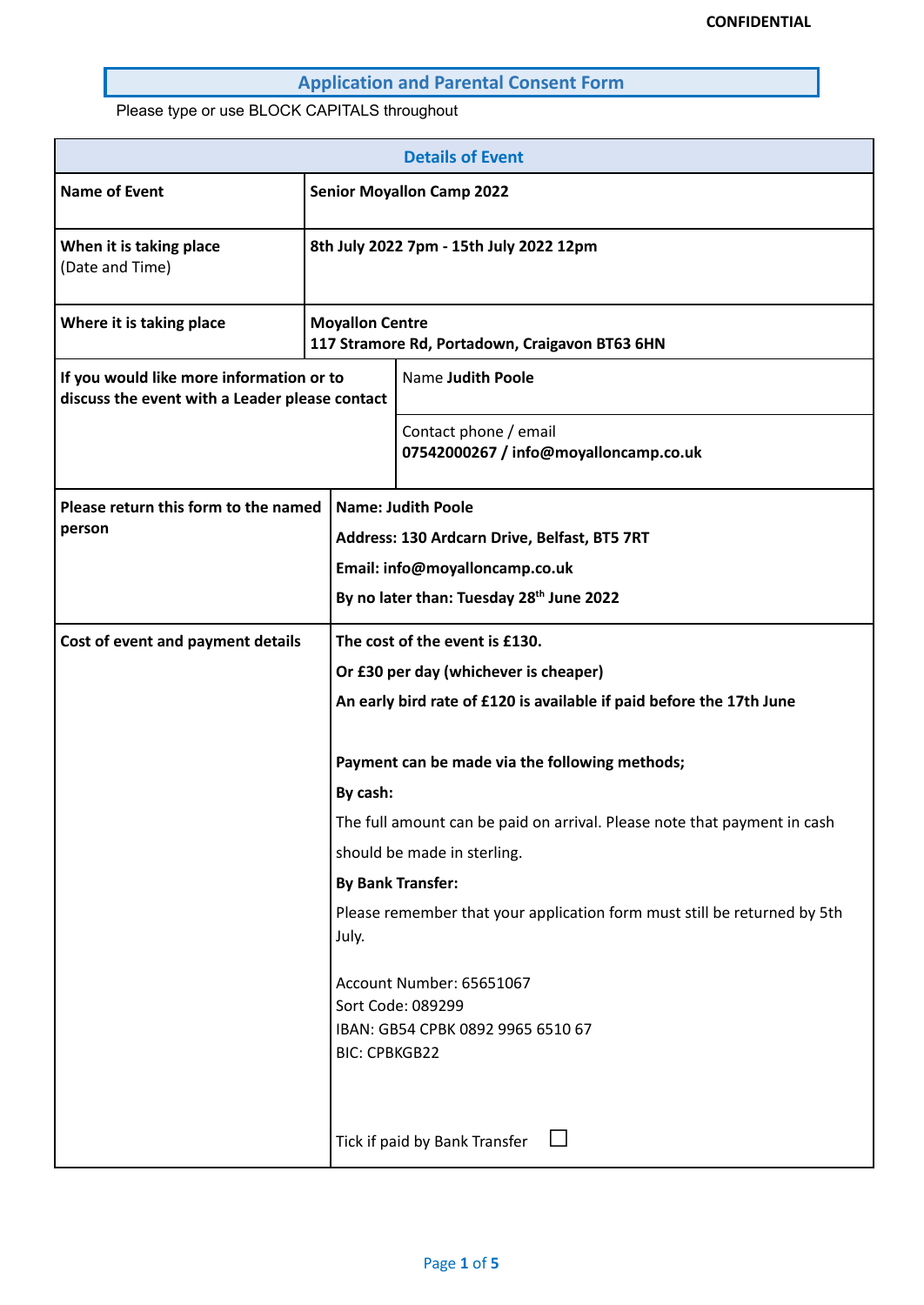| <b>General Information -All Participants to complete this section</b> |                                                                                    |         |  |
|-----------------------------------------------------------------------|------------------------------------------------------------------------------------|---------|--|
| <b>Name of Participant</b>                                            | First name<br>Surname                                                              |         |  |
|                                                                       |                                                                                    |         |  |
| Name they are usually known by if<br>different                        |                                                                                    |         |  |
| <b>Address</b>                                                        |                                                                                    |         |  |
|                                                                       |                                                                                    |         |  |
|                                                                       |                                                                                    |         |  |
|                                                                       |                                                                                    |         |  |
| <b>Date of Birth</b>                                                  |                                                                                    | Age     |  |
|                                                                       |                                                                                    |         |  |
|                                                                       | Parental Contact Information -Section to be completed if Participant is under 18   |         |  |
| Name of<br>Parent/Guardian                                            | Relationship to Participant (e.g. Mother/ Father):                                 |         |  |
|                                                                       | First name                                                                         | Surname |  |
| Phone number of                                                       | Home                                                                               | Mobile  |  |
| Parent/Guardian                                                       |                                                                                    |         |  |
|                                                                       |                                                                                    |         |  |
| Alternative adult contact (in case<br>of emergency)                   | Relationship to Participant:                                                       |         |  |
|                                                                       | First name                                                                         | Surname |  |
|                                                                       |                                                                                    |         |  |
| Phone number of alternate<br>contact                                  | Home                                                                               | Mobile  |  |
|                                                                       | Next of Kin Contact Information -Section to be completed if Participant is over 18 |         |  |
|                                                                       | Relationship to Participant:                                                       |         |  |
| <b>Next of Kin</b>                                                    |                                                                                    |         |  |
|                                                                       | First name                                                                         | Surname |  |
|                                                                       |                                                                                    |         |  |
| <b>Phone number of Next of Kin</b>                                    | Home                                                                               | Mobile  |  |
|                                                                       |                                                                                    |         |  |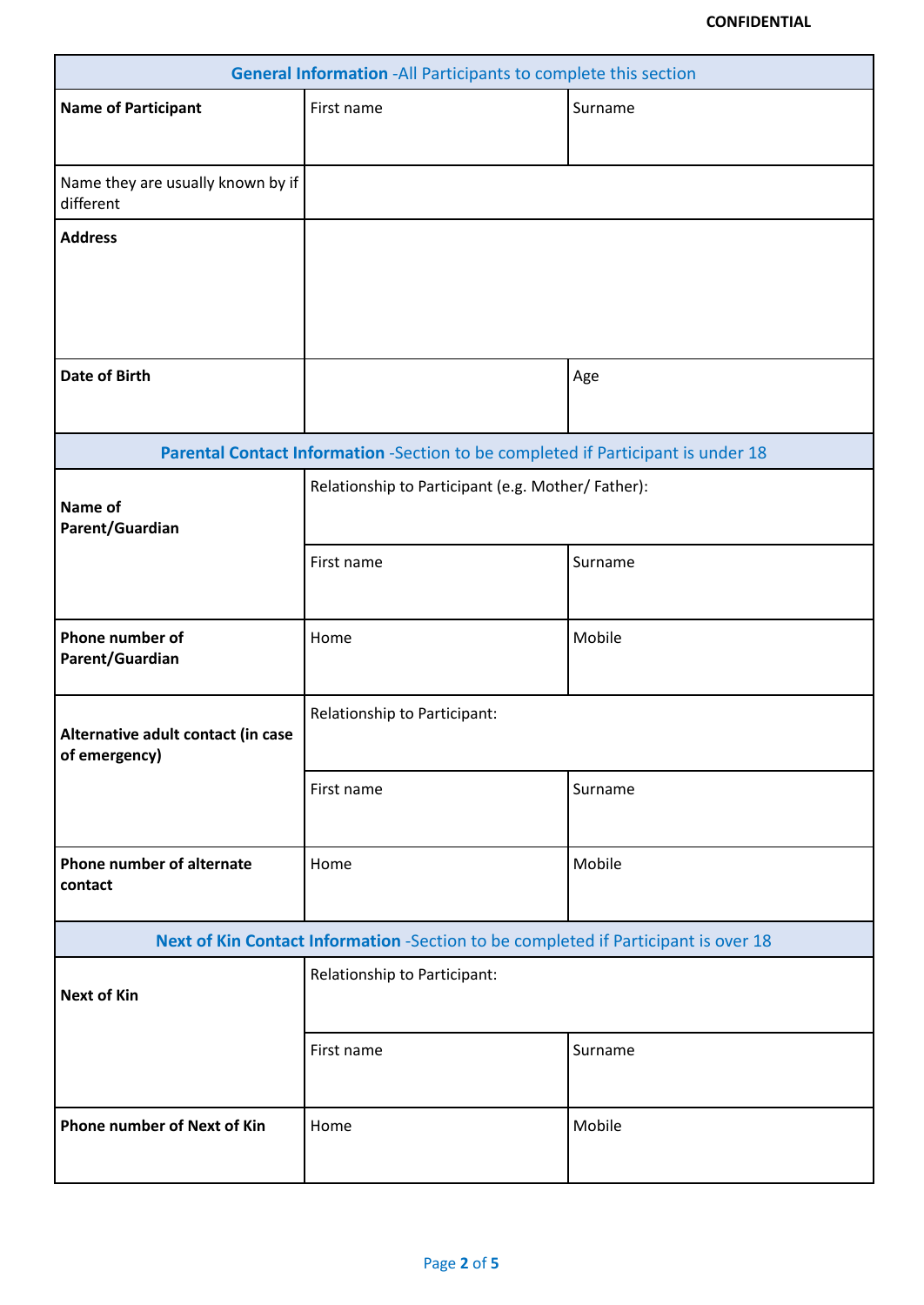| Medical information / Special requirements - All Participants to complete this section  |                        |     |    |  |
|-----------------------------------------------------------------------------------------|------------------------|-----|----|--|
| <b>GP Name</b>                                                                          | <b>GP Phone Number</b> |     |    |  |
|                                                                                         |                        |     |    |  |
|                                                                                         |                        |     |    |  |
|                                                                                         |                        |     |    |  |
| Details of any known conditions, allergies, etc. (eg                                    |                        |     |    |  |
| asthma, diabetes, epilepsy)                                                             |                        |     |    |  |
|                                                                                         |                        |     |    |  |
|                                                                                         |                        |     |    |  |
|                                                                                         |                        |     |    |  |
|                                                                                         |                        |     |    |  |
| Please list names and amounts of any medication                                         |                        |     |    |  |
| being taken                                                                             |                        |     |    |  |
|                                                                                         |                        |     |    |  |
|                                                                                         |                        |     |    |  |
|                                                                                         |                        |     |    |  |
| Does your child usually hold and administer their own                                   |                        |     |    |  |
| medication?                                                                             | <b>Please circle</b>   | Yes | No |  |
|                                                                                         |                        |     |    |  |
| Are you happy for them to do so during this event?                                      | <b>Please circle</b>   | Yes | No |  |
|                                                                                         |                        |     |    |  |
| Is there any other information, special needs,                                          |                        |     |    |  |
| requirements or directions that would be helpful for                                    |                        |     |    |  |
| the leaders to know about e.g. dietary requirements,                                    |                        |     |    |  |
| allergies etc.                                                                          |                        |     |    |  |
|                                                                                         |                        |     |    |  |
|                                                                                         |                        |     |    |  |
|                                                                                         |                        |     |    |  |
| Do you give permission for a leader to administer                                       |                        |     |    |  |
| paracetamol/ibuprofen to the participant if required                                    | <b>Please circle</b>   | Yes | No |  |
| for pain?                                                                               |                        |     |    |  |
|                                                                                         |                        |     |    |  |
| Attendance and Travel Arrangements - Section to be completed if Participant is under 18 |                        |     |    |  |
| Will your child be attending the full event                                             | <b>Please circle</b>   | Yes | No |  |
|                                                                                         |                        |     |    |  |
| If No please say when we can expect your child to arrive<br>and/or to leave the event   |                        |     |    |  |
|                                                                                         |                        |     |    |  |
|                                                                                         |                        |     |    |  |
|                                                                                         |                        |     |    |  |
|                                                                                         |                        |     |    |  |
|                                                                                         |                        |     |    |  |
|                                                                                         | <b>Please circle</b>   | Yes | No |  |
| Will your child be travelling to the event as part of a                                 |                        |     |    |  |
| group                                                                                   | Please explain         |     |    |  |
|                                                                                         |                        |     |    |  |
|                                                                                         |                        |     |    |  |
|                                                                                         |                        |     |    |  |
|                                                                                         |                        |     |    |  |
|                                                                                         |                        |     |    |  |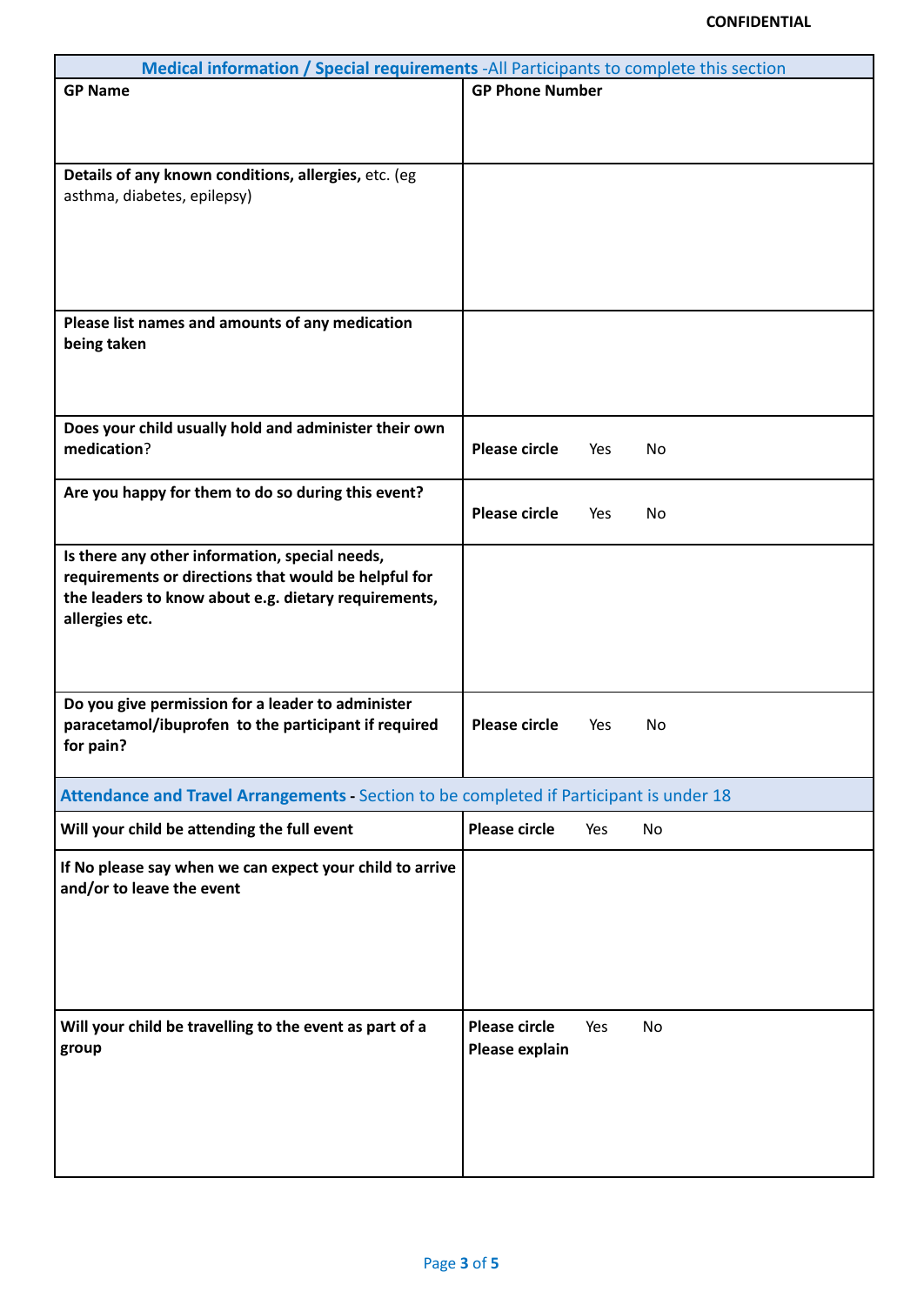## **CONFIDENTIAL**

| Consent by Parent/Guardian - Section to be completed if Participant is under 18                                                                                                                                                                                                                                                                                                                                                                   |                                                                           |           |                                               |  |
|---------------------------------------------------------------------------------------------------------------------------------------------------------------------------------------------------------------------------------------------------------------------------------------------------------------------------------------------------------------------------------------------------------------------------------------------------|---------------------------------------------------------------------------|-----------|-----------------------------------------------|--|
| I give permission for my child to attend and to participate in all the activities during the<br>event.                                                                                                                                                                                                                                                                                                                                            |                                                                           |           | <b>Please circle</b>                          |  |
| If you have any concerns please contact the Leader as above.                                                                                                                                                                                                                                                                                                                                                                                      |                                                                           |           | Yes<br>No                                     |  |
| I am aware that some of the activities involve photography and videoing which may be<br>used for future events or in Quaker publications. I give permission for my child to be<br>involved and for these images to be used                                                                                                                                                                                                                        |                                                                           |           | <b>Please circle</b><br>Yes<br>N <sub>0</sub> |  |
| I will inform the leaders of any important changes to my child's health, medication or needs<br>and also of any changes to our contact details provided above.                                                                                                                                                                                                                                                                                    |                                                                           |           |                                               |  |
| In the event of illness or accident, having parental responsibility for the above named child, I give permission for<br>basic first aid to be administered by the Leaders where considered necessary, or medical treatment to be<br>administered by a suitably qualified medical practitioner. If my child should require emergency treatment, I<br>authorise the Leader to seek this, and in turn the Leader will do their utmost to contact me. |                                                                           |           |                                               |  |
| I have explained to my child that the use of alcohol, mind altering and illegal drugs are not allowed, and if found<br>could result in them being sent home. I have also discussed with them the need for respectful, helpful and<br>responsible behaviour during the event.                                                                                                                                                                      |                                                                           |           |                                               |  |
|                                                                                                                                                                                                                                                                                                                                                                                                                                                   | I confirm that the above details are correct to the best of my knowledge. |           |                                               |  |
| <b>Name and Signature of</b><br>Parent/Guardian                                                                                                                                                                                                                                                                                                                                                                                                   | Name                                                                      | Signature |                                               |  |
| <b>Date</b>                                                                                                                                                                                                                                                                                                                                                                                                                                       | <b>Email address</b>                                                      |           |                                               |  |
| I am happy for my email address to be stored securely and to be used to enable the<br>Leaders/Senior Moyallon Camp Committee to contact me if needed in connection<br>with this event.                                                                                                                                                                                                                                                            |                                                                           |           | <b>Please circle</b><br>No<br>Yes             |  |
| I am happy for my email address to be stored securely and to be used to enable the<br>Leaders/Senior Moyallon Camp Committee/Youth Co-ordinator to inform me of<br>future events being organised by Senior Moyallon Camp Committee.                                                                                                                                                                                                               |                                                                           |           | <b>Please circle</b><br>Yes<br>No             |  |